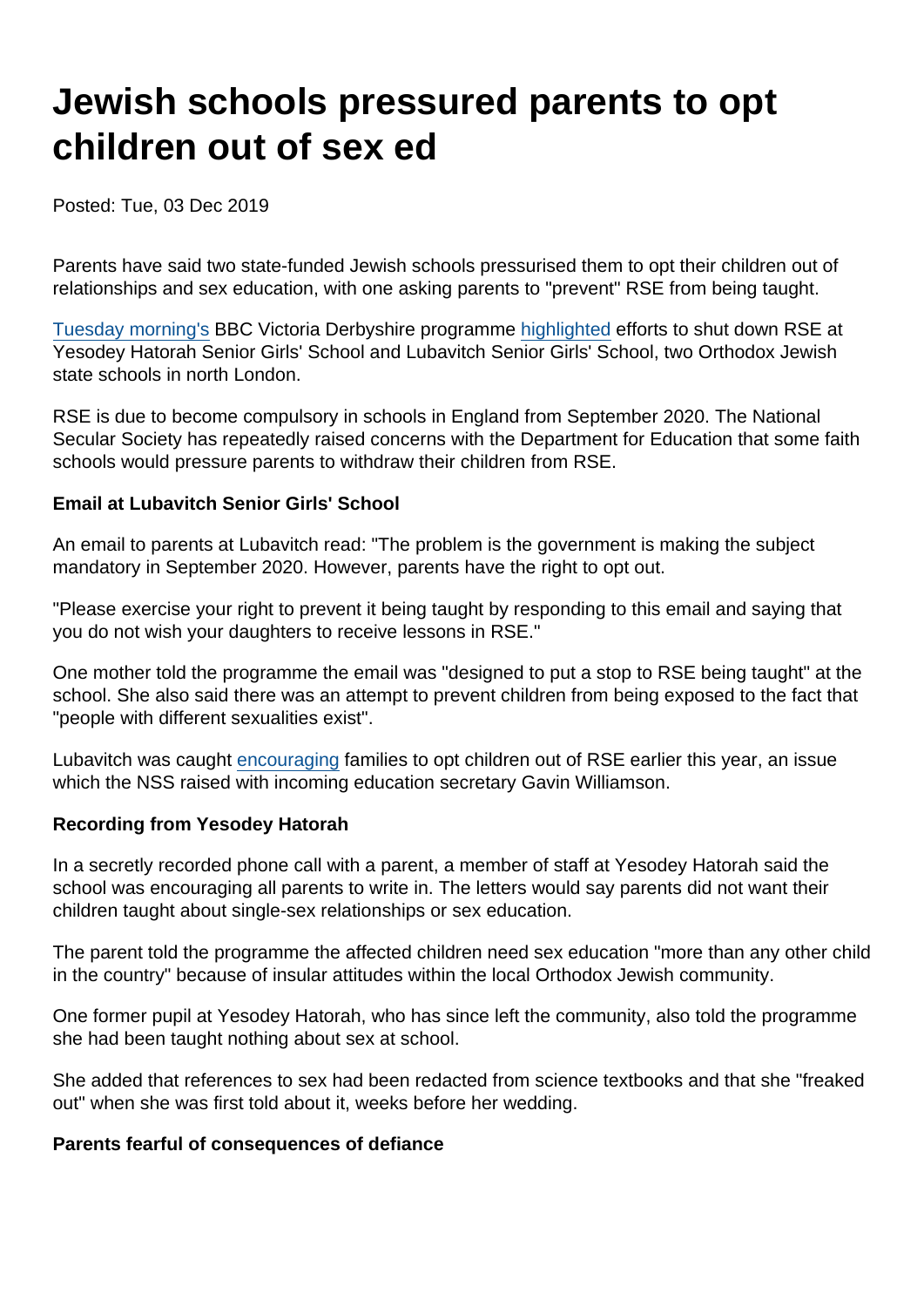In response to the BBC's findings Lubavitch Senior Girls' School said a complaint would be investigated if the parent lodged it according to its complaints policy. The parent said she was too scared to do that.

The parent at Yesodey Hatorah added that she would have been "alienated or ostracised" if she had not sent the letter opting her children out of RSE.

NSS response

NSS education and schools officer Alastair Lichten described the revelations as "disturbing but predictable".

"Religion cannot be an excuse to shield children from knowledge which is vital to their own wellbeing and that of others.

"It's no surprise that faith schools, particularly those with a strict religious ethos, would try to shield children from knowledge about relationships and sex. But the government's failure to stand up to them is concerning.

"Ministers in the next government must not allow faith schools to evade expectations on this vital issue."

Earlier this year the NSS [revealed](https://www.secularism.org.uk/news/2019/06/exposed-orthodox-jewish-schools-plan-to-escape-lgbt-inclusive-rse/) that Orthodox Jewish schools in the state and independent sectors were planning to exploit government loopholes to avoid teaching the subject.

Image: Yesodey Hatorah Senior Girls' School.

[Discuss on Facebook](https://www.facebook.com/NationalSecularSociety/posts/2624243044310697?__xts__[0]=68.ARByiRnQm576DIF0jOR2H-wwN8PtwFEDmYH5sZDfHJSmx632S93gPPNdus_y9dZ5fLgZJ1EQou2k8QkNejNEUVjDzTrew3aTDnHBA6Nv9B3WoVEhs2skYMOsTMjZ8jc7NY203-sm59vY7HFuBG4Oa2gqz89p0DaKjp7G-i6zu1aURYWnnqEUK0YmRa-DXehLKz0P2o7-0gkg1bI-22j09dNpbJ_K7yZIOI4Jrowui2ckT0yfywqj2XAsMYTM4-TPp-hOlGlDwtbSWyP9vAMRTaVAu63nWWJqCIfXH_HgvI1TdgirGFCMCx64f2zPsaQmmu1IS6_B-Zxo21NGbgY28A4LVA&__tn__=-R)

## What the NSS stands for

The Secular Charter outlines 10 principles that guide us as we campaign for a secular democracy which safeguards all citizens' rights to freedom of and from religion.

- [Read the Secular Charter](https://www.secularism.org.uk/the-secular-charter.html)
- [Share on What's App](whatsapp://send?text=http://www.secularism.org.uk/news/2019/12/jewish-schools-pressurised-parents-to-opt-children-out-of-sex-ed?format=pdf)
- [Share on Facebook](https://www.facebook.com/sharer/sharer.php?u=http://www.secularism.org.uk/news/2019/12/jewish-schools-pressurised-parents-to-opt-children-out-of-sex-ed?format=pdf&t=Jewish+schools+pressured+parents+to+opt+children+out+of+sex+ed)
- [Share on Twitter](https://twitter.com/intent/tweet?url=http://www.secularism.org.uk/news/2019/12/jewish-schools-pressurised-parents-to-opt-children-out-of-sex-ed?format=pdf&text=Jewish+schools+pressured+parents+to+opt+children+out+of+sex+ed&via=NatSecSoc)
- [Share on Email](https://www.secularism.org.uk/share.html?url=http://www.secularism.org.uk/news/2019/12/jewish-schools-pressurised-parents-to-opt-children-out-of-sex-ed?format=pdf&title=Jewish+schools+pressured+parents+to+opt+children+out+of+sex+ed)
- [Subscribe to RSS Feed](/mnt/web-data/www/cp-nss/feeds/rss/news)

Tags: [Education,](https://www.secularism.org.uk/news/tags/Education) [Jewish Orthodox Schools,](https://www.secularism.org.uk/news/tags/Jewish+Orthodox+Schools) [RSE](https://www.secularism.org.uk/news/tags/RSE)

### Related Campaigns